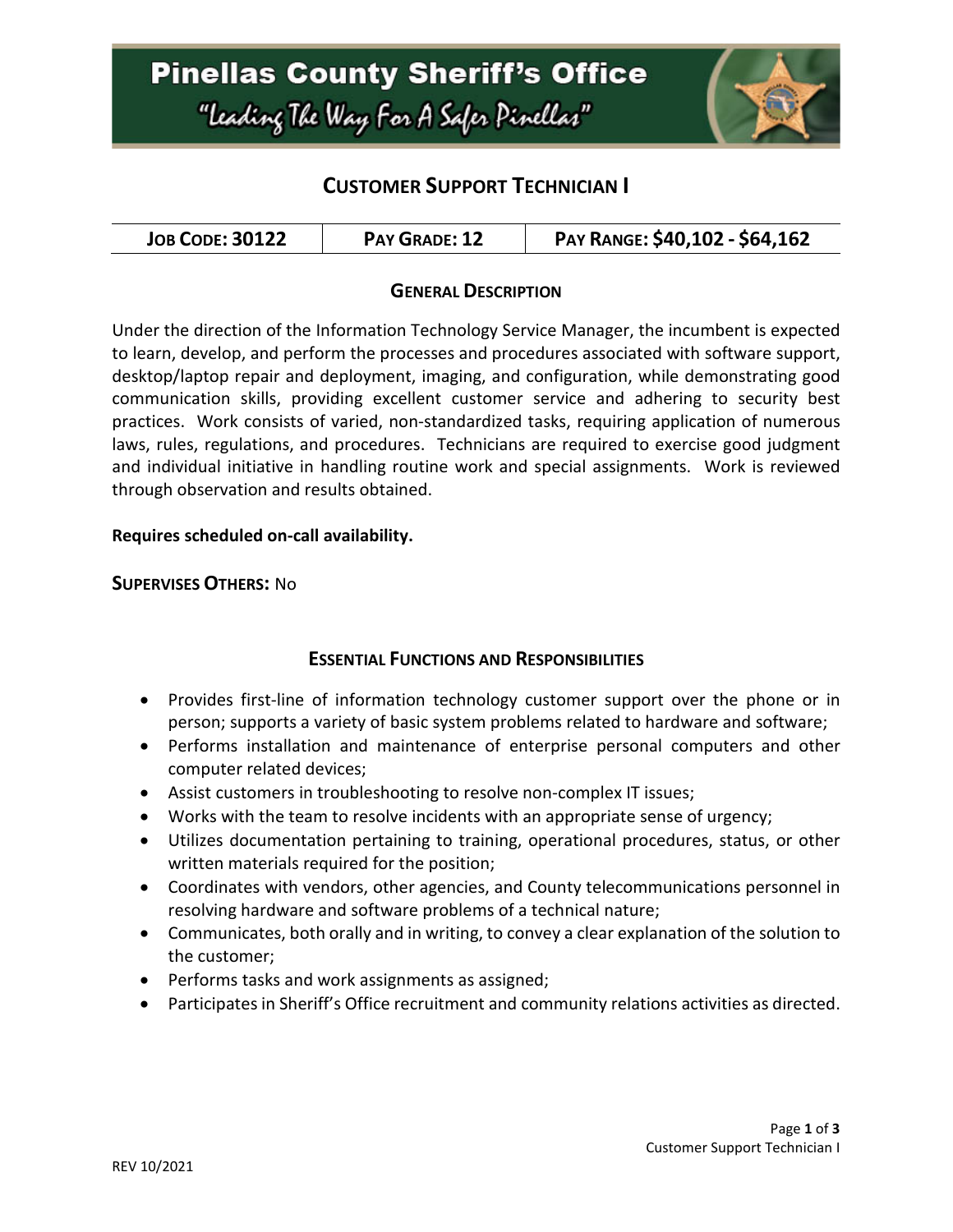# **Pinellas County Sheriff's Office** "Leading The Way For A Safer Pinellar"



Regular and reliable attendance is required as an essential function of the position.

This position is considered essential and, in the event of an emergency or natural disaster, will be required to report to work.

This list is not intended to be all-inclusive, and you may not be responsible for every item listed. The employer reserves the right to assign additional functions and responsibilities as necessary.

### **QUALIFICATIONS**

- Graduation from an accredited college or university with an Associate's Degree in Information Technology, Computer Science, Computer Technology, or related field OR
- High School graduation or equivalent diploma from an institution accredited by an accrediting body recognized by the U. S. Dept. of Education or licensed as a degree granting institution by the Commission for Independent Education AND one (1) year of experience in information technology that includes customer service AND
- Diploma or certificate from a Technical School in Computer Systems and/or Information Technology
- Or equivalent combination of education and experience
- Must possess a valid Florida driver's license

## **KNOWLEDGE, SKILLS, AND ABILITIES**

- Ability to learn and become knowledgeable in standard office practices, procedures, policies, personal computers, operating systems and related software applications.
- Ability to understand and use reference materials to research and solve basic problems
- Ability to learn and understand theory in resolving basic problems
- Ability to provide excellent customer service
- Demonstrate effective time management skills
- Communication and interpersonal skills to effectively communicate, both orally and in writing, convey a clear explanation of the solution to the customer
- Ability to perform all functions of the job classification without posing a direct threat to the health or safety of other individuals in the workplace